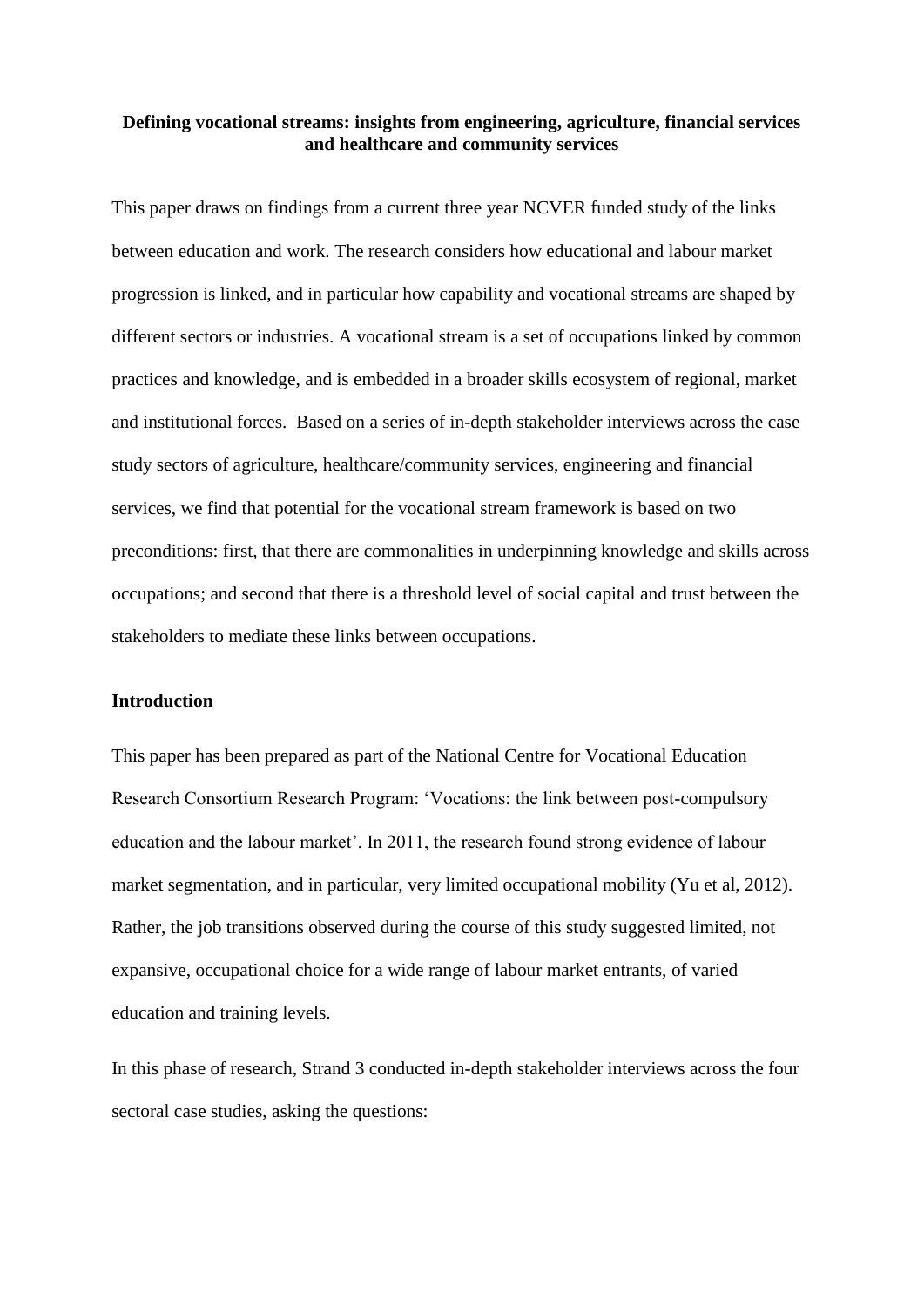- How, if at all, are occupations related by underpinning practices and concepts? Can we thus identify occupations comprising a vocational stream?
- Who are the social partners which oversee these linked (or otherwise) occupations, and how do they support/inhibit the development of capability within and between these occupations?

A vocational stream is a set of occupations linked by common practices and knowledge. In this paper, we argue that vocational streams are readily identified across the four sectors, and discuss the preconditions which define how they emerge across the case study sectors.

## **Method**

In 2012, the project sought to validate the usefulness of the vocational stream framework, and the research process was built around a series of in-depth stakeholder interviews. This involved extensive desktop research reviewing the many initiatives and opportunities which have arisen of great relevance to our research on vocational streams, as well as the release of a discussion paper detailing the questions and issues at hand.

Ultimately, fourteen stakeholder interviews were conducted, taking around 60 minutes each. These research participants are detailed in Table 1 below. Note that for engineering in particular, the nature of cross-relationships was such that other organisations, including the industry skills council EE-Oz, and the Australian National Engineering Taskforce (ANET) are indirectly represented.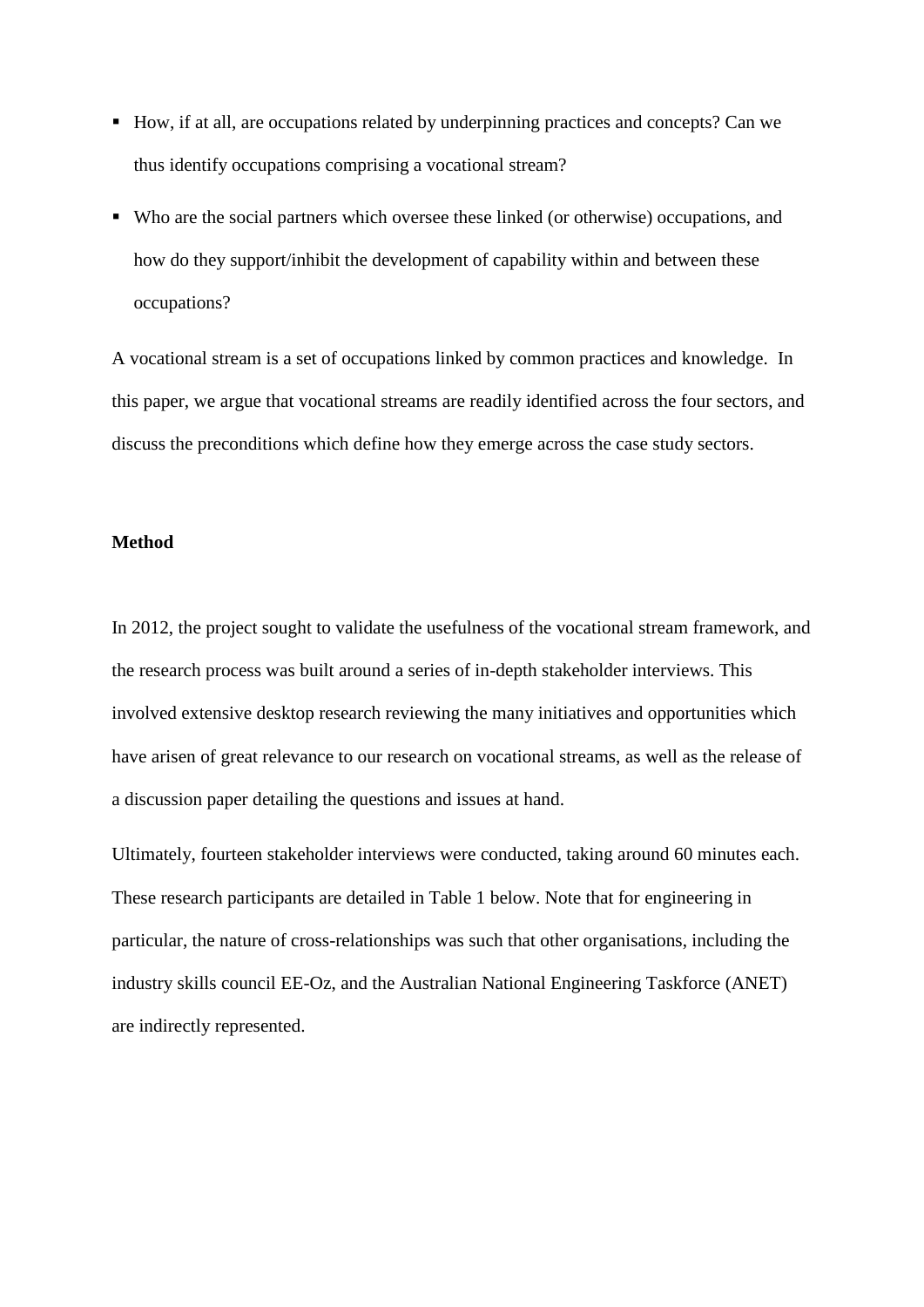| <b>Agriculture</b>                    | <b>Financial Services</b>                                      | <b>Healthcare and</b><br><b>Community Services</b>                     | <b>Engineering</b>                                                                               |
|---------------------------------------|----------------------------------------------------------------|------------------------------------------------------------------------|--------------------------------------------------------------------------------------------------|
| <b>Agrifood Skills</b><br>Australia   | Innovation and<br><b>Business Skills</b><br>Australia (IBSA)   | The Community<br>Services and Health<br><b>Industry Skills Council</b> | The Association of<br>Professional<br>Engineers, Scientists                                      |
| National Farmers'<br>Federation       | The Chartered<br>Financial Analyst                             | (CSHISC)                                                               | and Managers<br>Australia (APESMA)                                                               |
|                                       |                                                                | <b>Health Workforce</b>                                                |                                                                                                  |
| Australian Council of<br>the Deans of | (CFA) Institute                                                | Australia (HWA)                                                        | The Communications,<br>Electrical, and                                                           |
| Agriculture (ACDA)                    | The Financial Services<br>Institute of Australasia<br>(FINSIA) | The Victorian<br>Department of Health                                  | <b>Plumbing Union</b><br>(CEPU)                                                                  |
|                                       |                                                                | The NSW branch of the<br>Australian Medical<br>Association (AMA)       | The Faculty of<br>Engineering and<br>Surveying at the<br>University of South<br>Queensland (USQ) |
|                                       |                                                                | The Victorian branch of<br>the Australian Nursing<br>Federation (ANF)  |                                                                                                  |

**Table 1. Research participants**

#### **Findings and discussion**

#### *Community Services and Health*

Health and community services represented a critical case study for this research, because of the immediate and growing significance of this industry to the Australian labour market and economy. Despite strong workforce growth, the sector faces significant workforce crises: the workforce is ageing, and workforce "shortages, surpluses and maldistribution" are widely reported (Brownie et al, 2011a). Research participants in this study highlighted the need for greater nursing capacity, from nursing assistants through to enrolled and registered nurses, as well as rebalancing capacity amongst medical practitioners.

In healthcare and community services, the notion of vocational streams has been explored through initiatives on expansion of scope, and the positions of generalist workers (from allied health assistants to general surgeons). In particular, care work and nursing, and the allied health professions were highlighted as readily providing linkages between occupations. The importance of intermediate occupations, such as enrolled nurses and allied health assistants,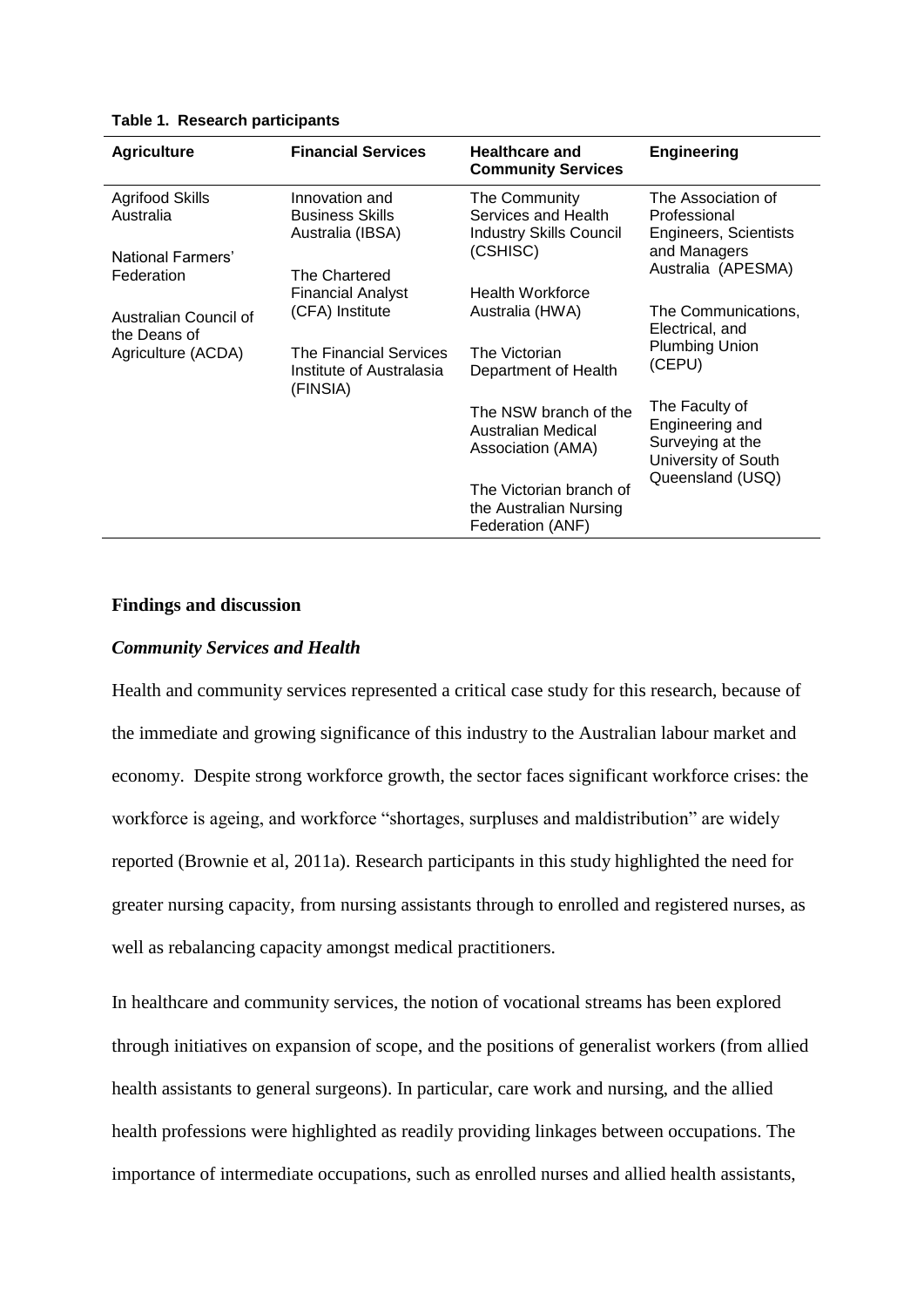was made paramount, both from a system sustainability and capacity perspective, as well as for providing pathways between occupations and sectors of tertiary education. However, institutional barriers to realising the potential of these vocational streams are numerous and challenging. Fragmented approaches to learning models, accreditation and regulation are mediated by strong occupational groups, as well as TAFEs and universities which are bound by different accreditation structures. These groups may be adversarial, but voice critical issues of maintaining educational as well as job standards, and as yet, there are few examples of forums which engage the various groups in a meaningful and open manner.

Traditionally, discussions and deliberations around vocational pathways, and enhancements to capability and competency have traditionally occurred in a deeply segmented way. Yet despite the prevalence of highly specialised occupations and longstanding boundaries, occupational linkages were widely identified. Many initiatives identified during research highlighted the opportunity to enrich the skill levels of all members within a team-based practice. This included trials of nursing assistant models in addition to current staffing levels in Victoria (Victorian Department of Health, 2012), the development of generalist allied health assistants, and the use of general surgeons/physicians across disciplines. However, strong concerns exist around diluting the skills mix, for example, by replacing registered nurses with nursing assistants, instead of recognising the roles of both within a broader team. Concern was also expressed by the AMA and the Faculty of Medicine at Sydney University about the use of other health professionals to replace a doctor's ability to provide a total diagnosis and assessment. Key informants suggested that the scope for role substitution or expansion is likely more workable in a public hospital setting (where team based practice is already more commonplace) There are key issues here, of affordability versus deskilling, and of expanding capacity versus degrading the role and job standards of one or more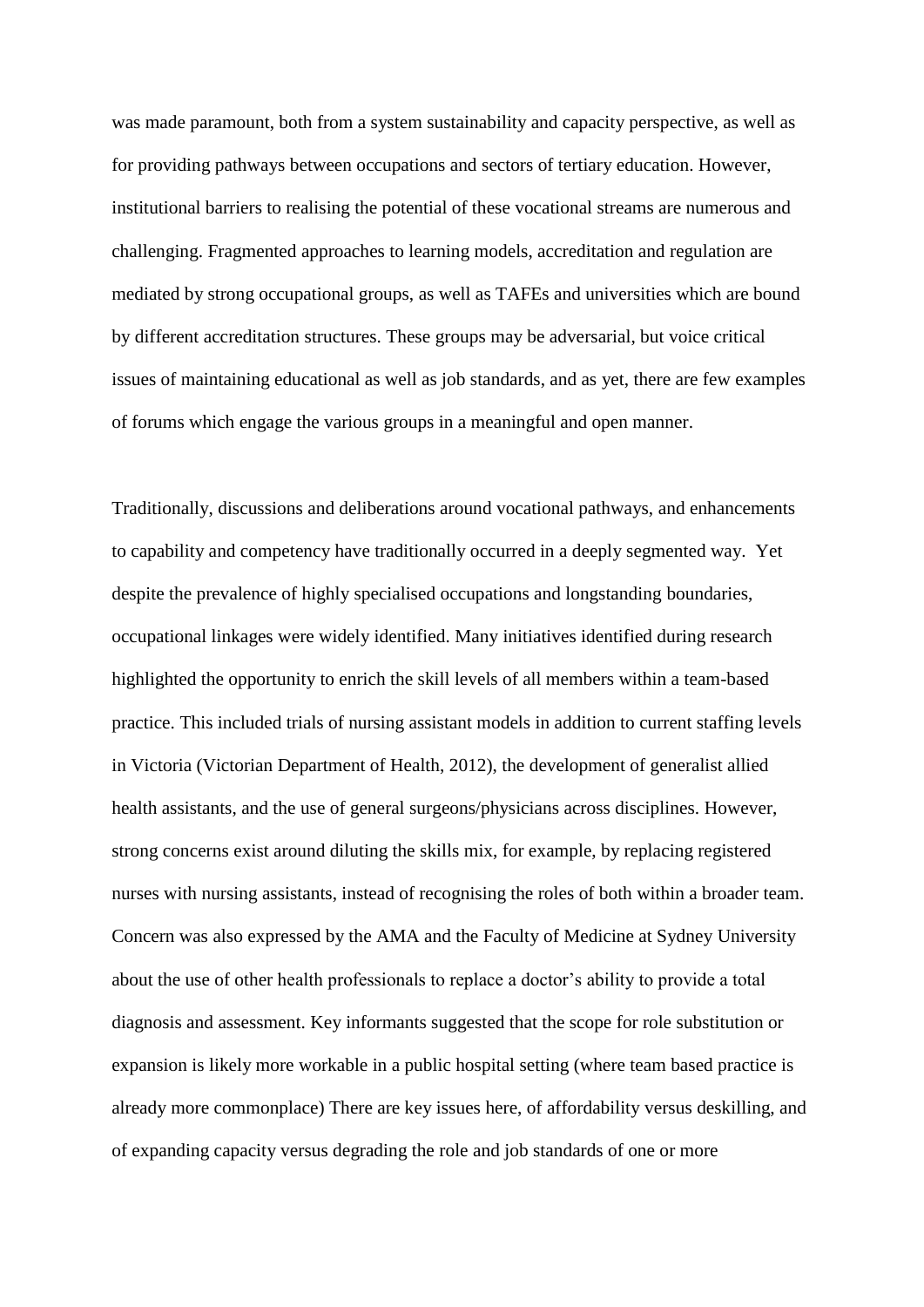occupations. Management of such concerns require careful (and early) consultation within the professional, industrial and regulatory domains, and represents the core challenge.

The dominance of occupational groups, and the allied issue of upholding or breaking down occupational boundaries, was a recurrent theme throughout the research. For example, medical colleges may resist reforms in the training requirements of medical graduates and interns, as well as changes in incentive structures; nurses may resist the integration of nursing assistants, and similarly, doctor may show reluctance to accept nurse practitioners within what is traditionally doctors' scope of practice (eg prescribing medication). Given widely acknowledged work intensification, long hours and heavy case loads, the resistance is not to greater workforce capacity, but to a lack of clarity around roles, and the threat of existing roles being degraded or substituted.

Despite the focus on entrenched institutional divides, we have documented numerous pilot and demonstration projects tackling the issues mentioned above. In NSW, an example of a successful, collaborative clinical health network arose in 2001 when the Greater Metropolitan Transition Taskforce was established (NSW Health, 2004). Across fifteen clinical programs, working groups were convened consisting of doctors, nurses and allied health professionals, service managers as well as consumer representatives, with a great focus on communication and inclusiveness. While the health outcomes, in terms of quality of care and equity of outcomes, are undoubtedly the key strength of the network, the Taskforce itself "regards the initiation of a culture change towards greater clinical governance as its most significant achievement... clinicians, managers and consumers have demonstrated a remarkable enthusiasm to join forces across historical divides, analysed the current provision of services for the particular patient group, identified gaps and current and future pressure points" (NSW Health, 2004, p.8).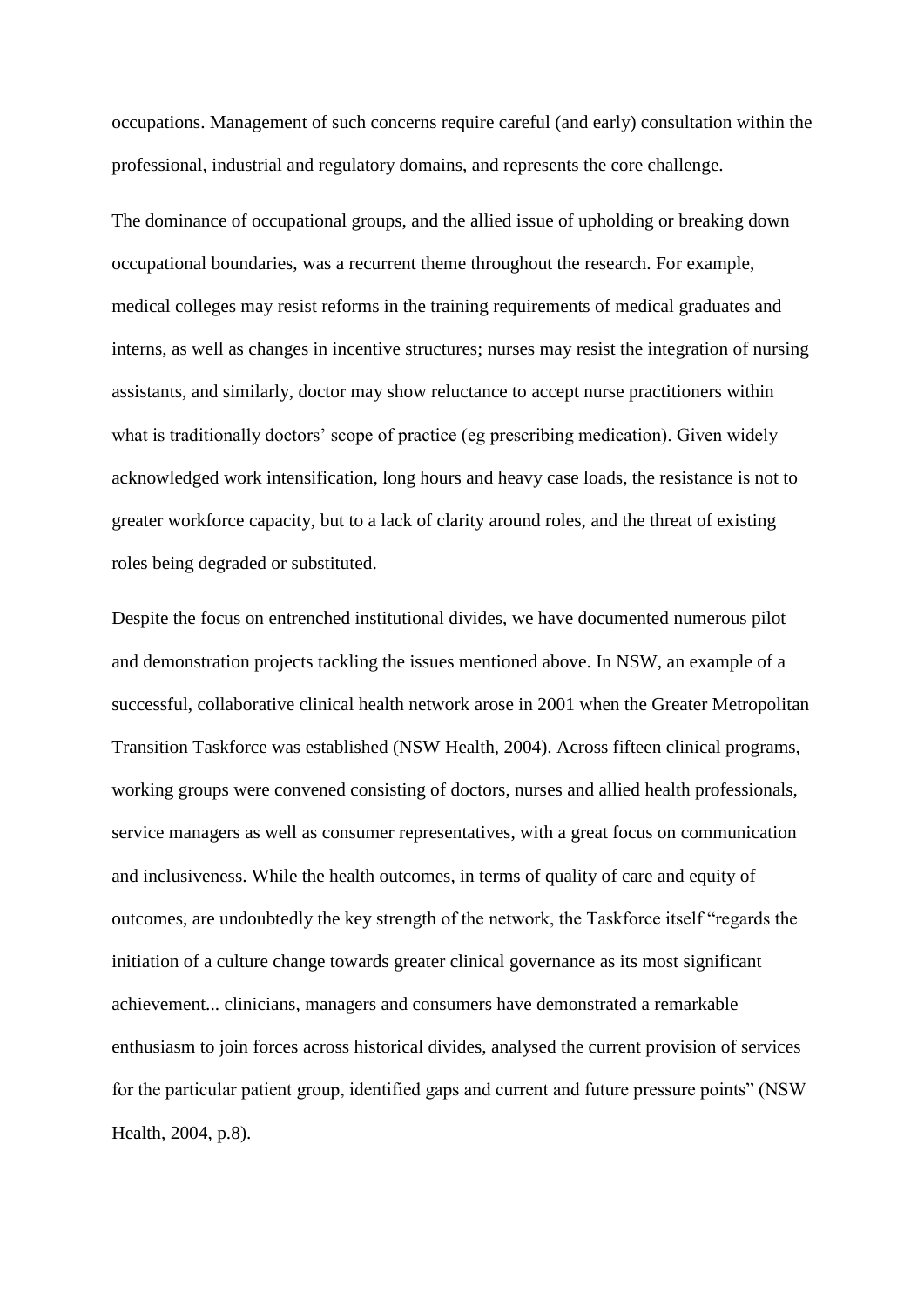# *Engineering*

Engineering skills, across the trades, technical and professional occupations, currently dominate DEEWR's national skills shortage list (DEEWR, 2012b). This has particularly affected civil and electrical engineers, and the electro-technology, telecommunications and automotive trades. Demand for these engineering skills has been driven by the growth in the resources sector, defence, infrastructure projects including the National Broadband Network, and clean energy/sustainability initiatives (Commonwealth Government, 2012a). The shortages in engineering skills have arisen in part as a consequence of publicly-owned utilities being restructured and sold off, and engineering work being outsourced, from the 1980s and 1990s. The responsibility for the training of engineers and technicians has now fallen to the private sector, who, constrained by serious skills shortages and the pressures of competitive tendering, struggle or neglect to invest in training and workforce development. In engineering, there appears to be limited scope to frame the development of engineering capability around a vocational stream – strong occupational markets prevail around traditional siloes in both the trades and professional engineering, supported by specialised education and training. These demarcations suggest that greater utilisation of the existing workforce will coalesce around strategies within rather than across specialisation; ANET suggests that these strategies will include better tertiary pathways and work-integrated learning, and improving the retention of qualified engineers. There is however, a strong sense of institutional cooperation and willingness to endorse new solutions to a longstanding problem, including strong support for pathways and careers for intermediate/ paraprofessional occupations. There are initiatives within and across the VET-higher education divide, as well by employer organisations, endeavouring to build the engineering skills so desperately needed.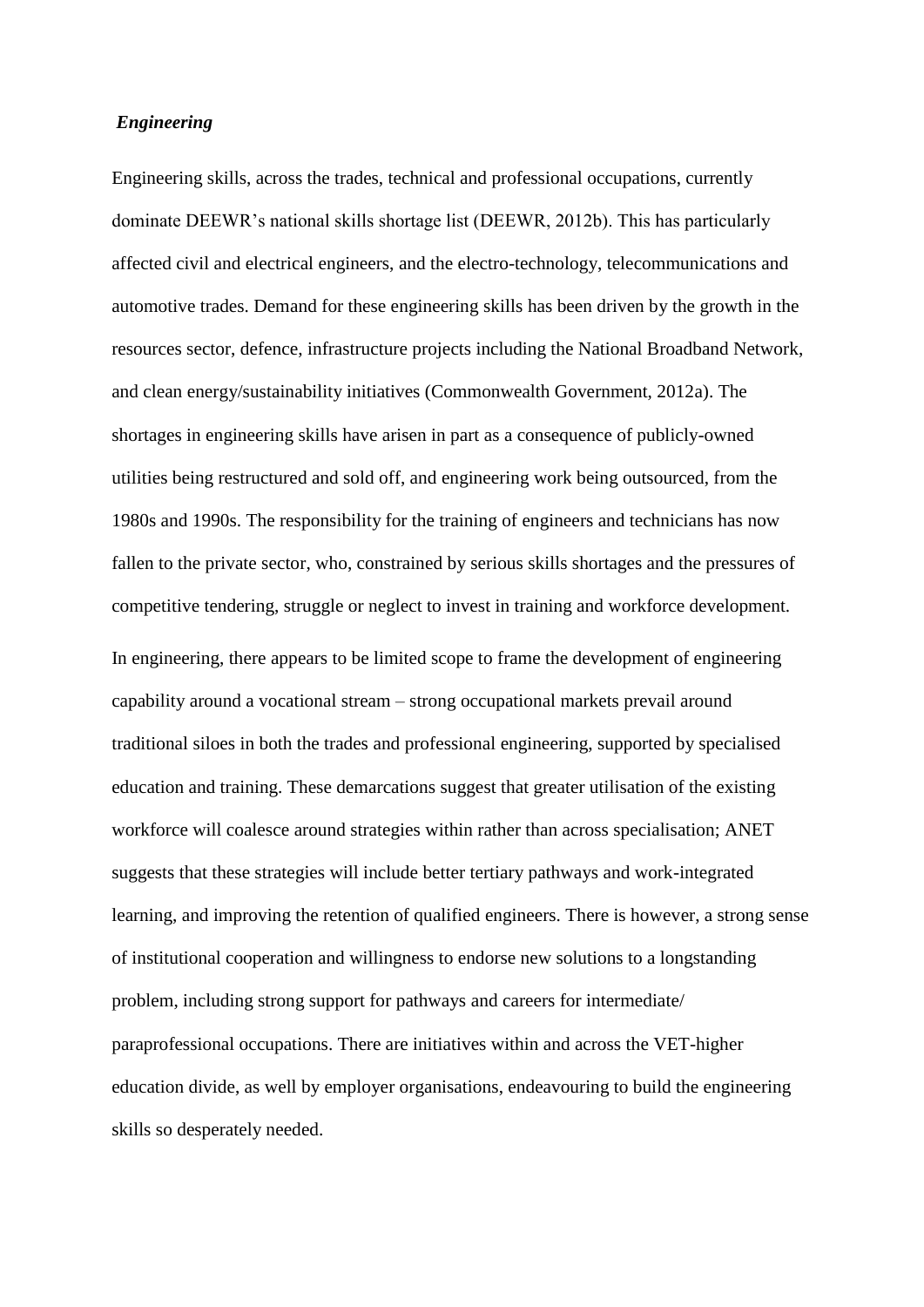Research participants indicated that in both the engineering trades and professions, there is limited horizontal mobility between occupations. Rather, individuals are more likely to specialise vertically within their discipline, or traditionally defined area of practice (such as mechanical trades, or civil engineering), and/or move into managerial positions. While there are some commonalities in the knowledge and skills acquired (e.g. basic fabrication and welding in the trades; computing and design in engineering), specialisation tends to occur quite early within the training and education programs. Where occupational mobility is limited however, deployment of engineering skills across industries is common. Trades workers, technicians and professional engineers work across the mining, construction, manufacturing, transport and utilities industries. Strong occupational labour markets, characterised by the well-recognised value of qualifications overseen by occupational associations such as EE-Oz and Engineers Australia, support strong cross-industry mobility.

The importance of intermediate, or para-professional, occupations — typically engineering associates or technical officers with Diploma, Advanced Diploma or Associate Degrees – has been highlighted as a key strategy to alleviating skills shortages and supporting mobility. Consult Australia (2010) suggests many engineering firms are struggling to find civil, structural, electrical and mechanical drafters. As David Dowling of the University of Southern Queensland articulates:

"I talk in terms of the champagne glass: we've got far more engineers, so that's the top of the glass, and then this really narrow stem of technologists, and then a little base on it which is the associates. And I think the way the workforce should be redefined, and I'm not sure how this happens, is so that it becomes more a pyramid; so instead of the engineers working in those [standard] spaces, they would have more technicians and so on doing that work".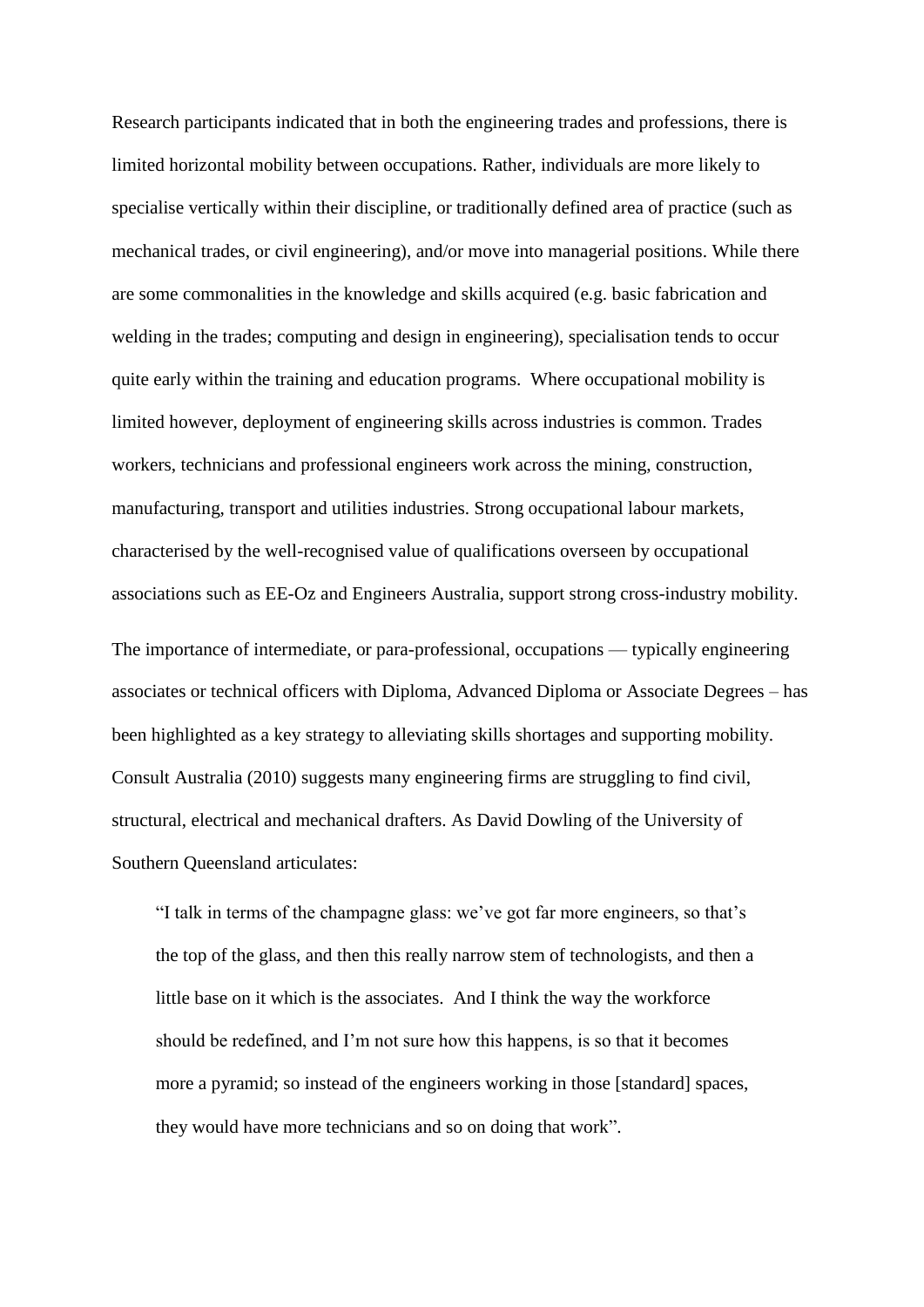Watson and McIntyre (2011) give a number of reasons for barriers to a flourishing paraprofessional engineering workforce:

- Lack of foundational knowledge in maths and physics in the VET training package framework to support either working in technical occupations or higher levels of study.
- A large number of private RTOs and a weak regulatory framework with respect to the quality of providers leads to inconsistency in the standards of equivalent VET.
- Flexibility in the training package framework of VET also leads to strong variability in the units studied within any particular VET qualification and necessitates case-by-case consideration of credit granted to students seeking articulation from VET to higher education.
- Difficulty in achieving the dual purpose of work-readiness as well as a bridge to further study due to differences in VET and higher education (see Dowling, 2010).

There are however a number of case studies where the sectoral divide between VET and higher education are being managed successfully, where admission of students on the basis of VET awards is higher, and retention and completion rates for these students are higher (Watson and McIntyre, 2011). These case studies include Charles Sturt University, University of Western Sydney, RMIT University, Swinburne University, and the Australian Maritime College. Their success has been attributed to negotiated curriculum models requiring high levels of institutional trust and commitment, including resource allocation. Professional engineering has also mobilised stakeholders from educational, industry, employee and government groups in the form of ANET, and has sensitised parliamentarians to their cause via the latest Senate enquiry (Commonwealth Government, 2012a). The recommendations arising from recent reports (ANET, 2012; Commonwealth government, 2012) suggest genuine cooperation by considering best practice examples set forth by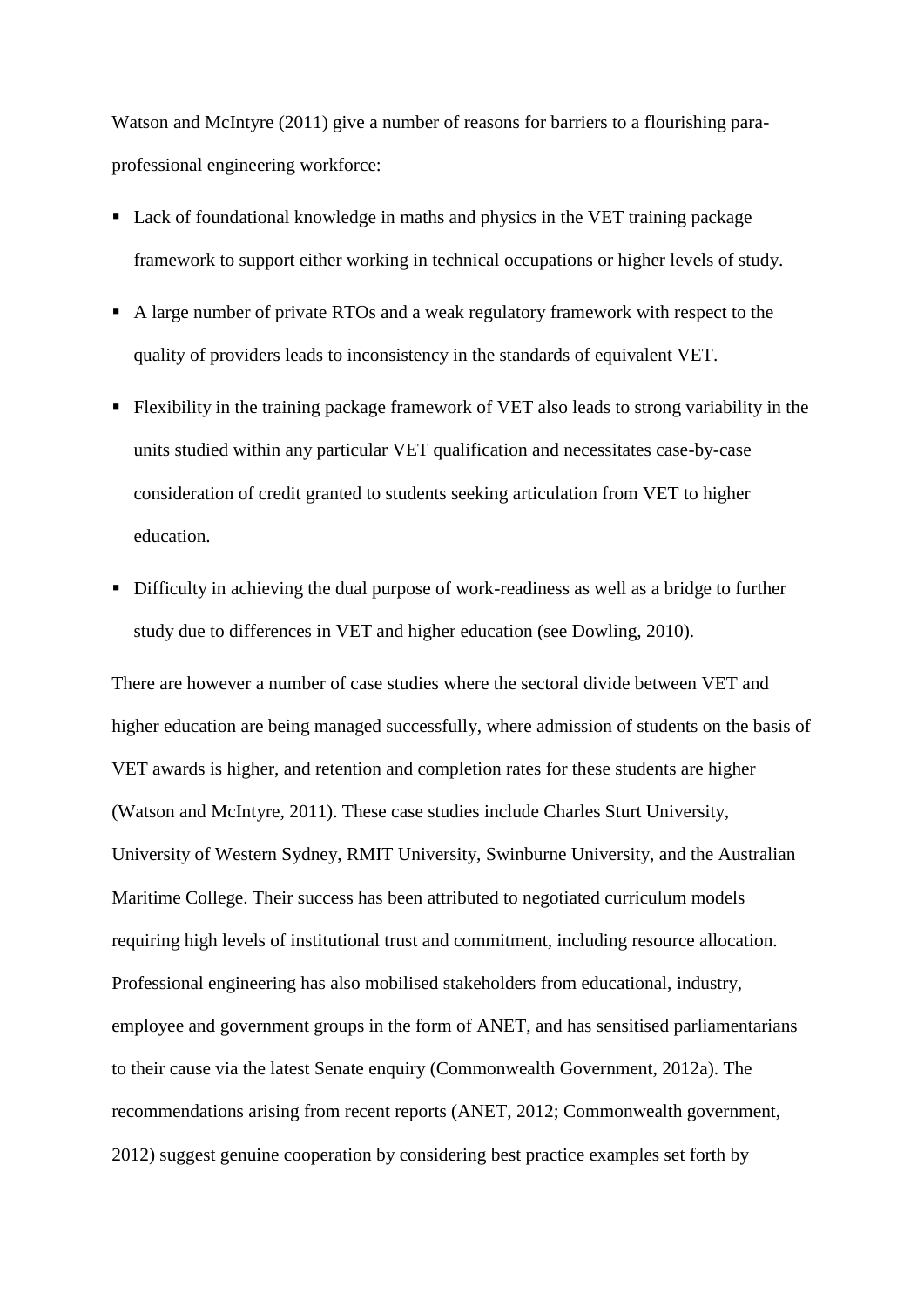employers, universities and TAFEs, as well as broad endorsement of solutions which challenge traditional approaches to knowledge and skill formation.

# *Financial Services*

The financial services sector represents an important contrasting case study for the purposes of this research. While the engineering, agriculture, and health and community services vocational streams might be characterised by a widespread recognition that a skills shortage is imminent, the finance services industry is characterised by contraction, as well as low stakeholder engagement and collaboration on the issue of human capability frameworks. The sector continues to restructure in response to pressures from global uncertainty on its business models, and there is relatively low recruitment activity (Commonwealth Government, 2012b).

Of the four sectors in our study, the financial services sector appeared to organically support the notion of vocational streams, especially at an organisational level. Flexible business models, where innovation and contraction routinely change skills demands, as well as fluid occupational labour markets, underpin linkages between occupations. Linkages between occupations are facilitated by strong internal labour markets, including on-the-job training, and a workforce development model which builds disciplinary (and organisational) capabilities on top of cognitive skills recruited at entry. Career progression is characterised as fluid, both between and within firms. The vocational stream could be defined across a range of occupations (both within and between firms)– including compliance clerk, business analyst, risk analyst, financial dealer – within a broad industry practice such as funds management, general insurance, or banking. Respondents regarded such transitions as common, and typically supported by some core disciplinary studies, and/or strong on-the-job learning. The workforce overall is highly qualified, with over 40 percent of workers holding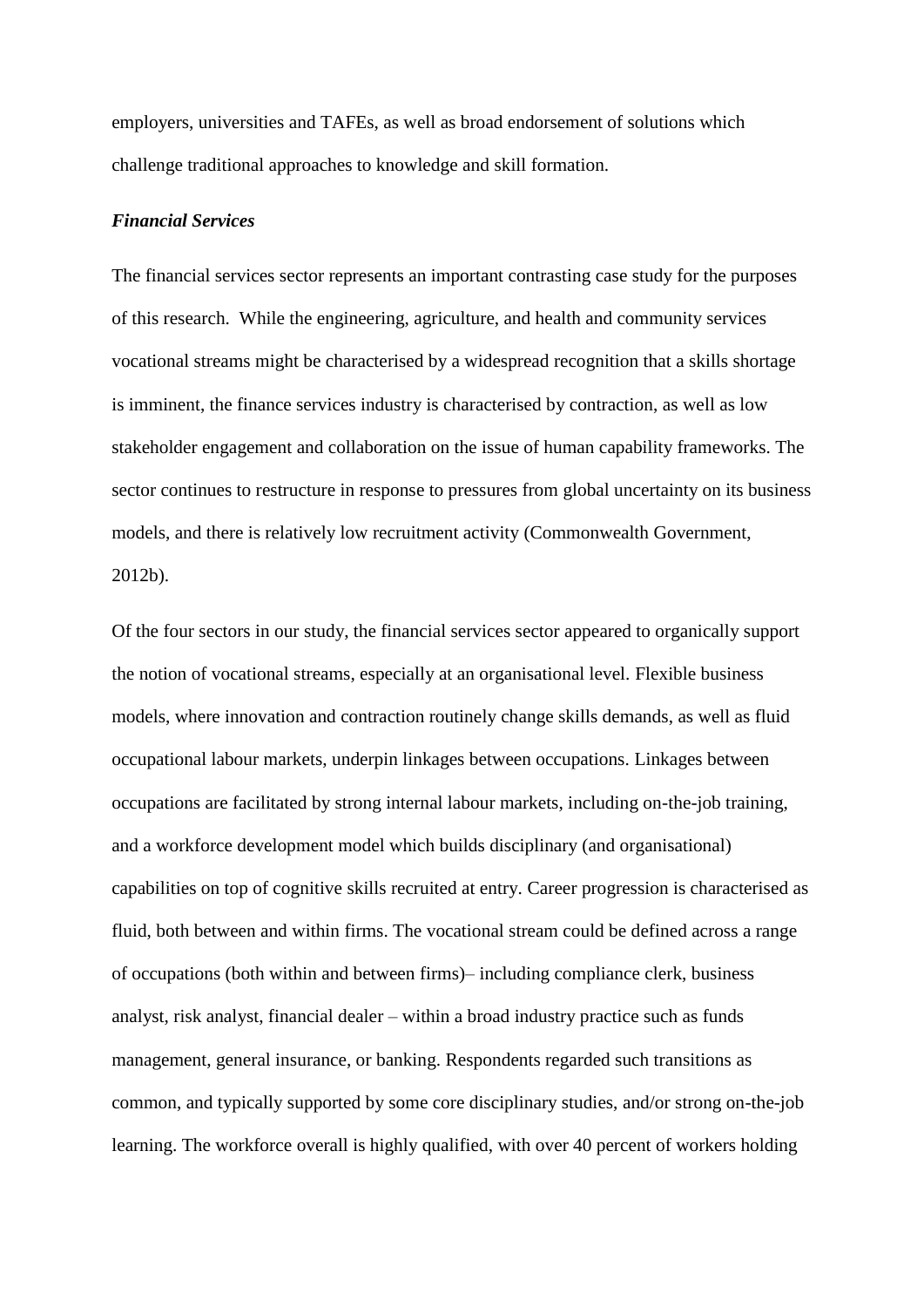at least a bachelor's degree, reflecting an occupational distribution where almost one in two workers are managers or professionals (ABS, 2012).

Consultations by IBSA indicated that employers see a convergence in ICT and business skills, shifting demand away from specialist, and towards generalist, skills (IBSA, 2012). Importantly, these generalist<sup>1</sup> skills support dynamic workforce capability, capability which starts at recruitment at the organisation level; there is a strong focus at initial hiring on crossdisciplinary, advanced cognitive skills (e.g. analytical skills, problem solving and communication). As a result, respondents supported generalist education and training programs, where core capabilities developed are not only employability skills, but vocational units such as knowledge of financial assets, risk and governance, and accounting, which support a range of career directions.

Despite the obvious potential for framing capabilities within a vocational stream, this appears to prevail most clearly at the organisational level. Unlike agriculture, engineering or healthcare, there is little semblance of a coordinated strategy (or at least strategic intentions) on workforce development at a systemic level. Unlike the three other sectors, there are no imminent skills shortages, or demographic headwinds, and it is regulatory change which was cited as the most pressing workforce challenge.

However, where there is no explicit collaboration, there appears to exist a coherent and tacit respect for vocational capability. That is, key informants readily acknowledged that a broad set of skills, knowledge and experience supports careers across occupational, employer and sub-industry boundaries, and these capabilities receive tacit respect from institutional actors including employers, regulators and educational stakeholders. In saying that there has been no formal mobilisation of institutions around workforce capability is not to say the industry

1

The reference to generalist skills here is distinct from 'generic' cognitive skills. Generalist here is vocational in nature, referring to a set of capabilities supporting a field of practice, and sits between generic cognitive/behavioural skills and specific occupational competencies.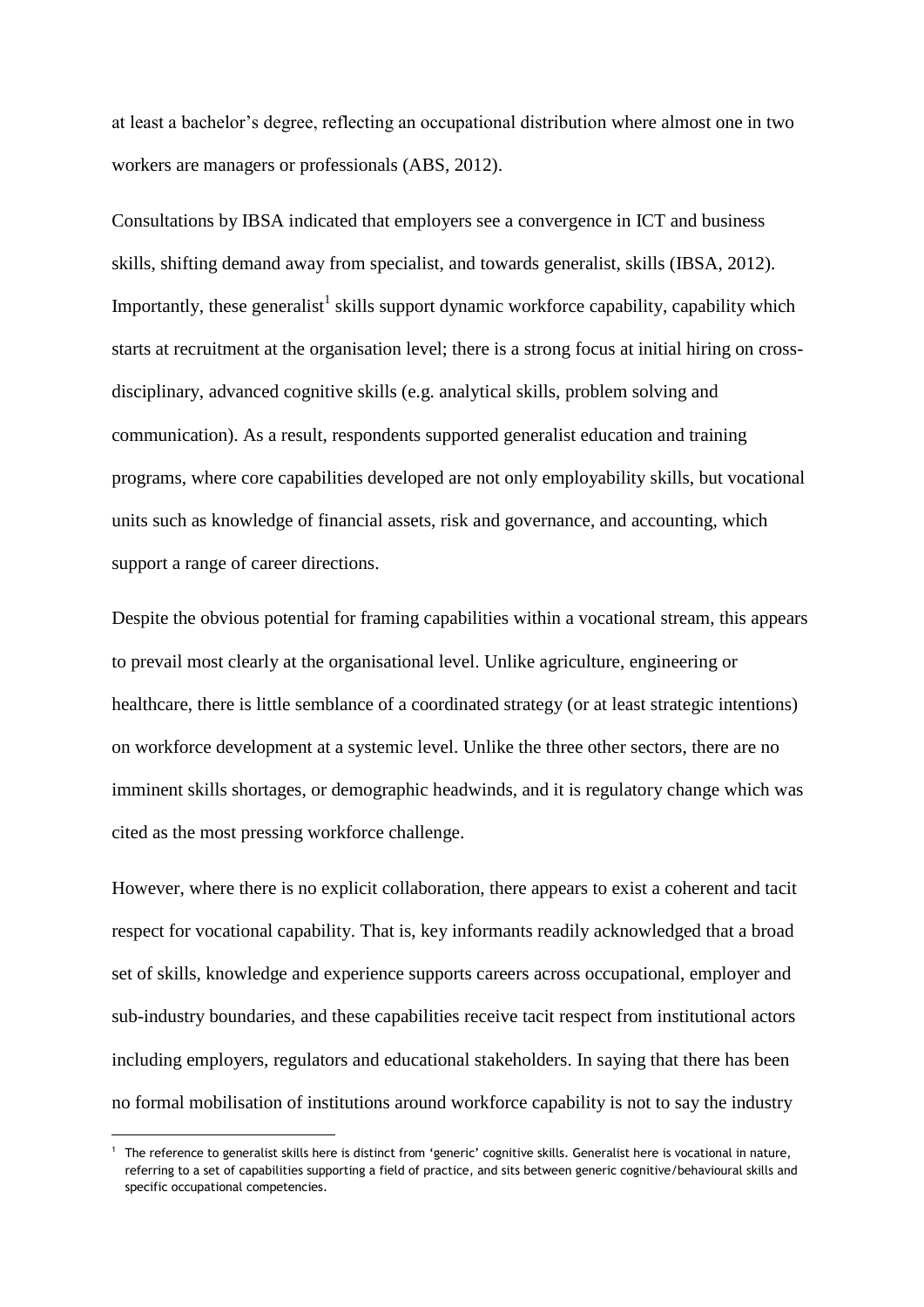isn't highly organised, or mobilised – it is, around the promotion of industry interests (for example, the Association of Superannuation Funds, the Australian Bankers Association), or occupational interests (for example, the Association of Financial Advisors, the National Institute of Accountants). However, there has been no catalyst around workforce development, given that the industry has been able to attract cross-disciplinary skills into the sector, and there appears to be a tacit model of workforce development. We regard the potential level of (explicit) institutional collaboration around workforce development as quite high, given the common and open understandings of vocational capabilities, but this will not necessarily reflect the forms of collaboration seen in agriculture, engineering and healthcare.

## *Agriculture*

The primary industries sector is an important case study for this research because of the profound and broad sweeping changes facing the sector. In particular, Agricultural production has benefited from major technological advances, in areas as diverse as genetics, robotics, sensors and the use of chemicals. Research participants noted that traditional modes of accumulating skill purely through learning on-the-job increasingly needed augmentation with formal education to acquire more technical skills associated with operating computerised and highly mechanised systems. Indeed, the NFF cites six of the top seven indemand occupations as those being at trade-level or higher (NFF, 2008). At the same time, low levels of VET and higher education enrolments and graduates sustain skill shortages in many intermediate and high skill areas (NFF, 2008). University graduates in agriculture have declined by 40 percent in the last 10 years (Pratley, 2012).

Vocational streams in agriculture are underpinned by a high degree of transferability of skills and knowledge across the sector. The main dimension along which an individual can deepen their capabilities within the agricultural vocational stream is most likely be regional. There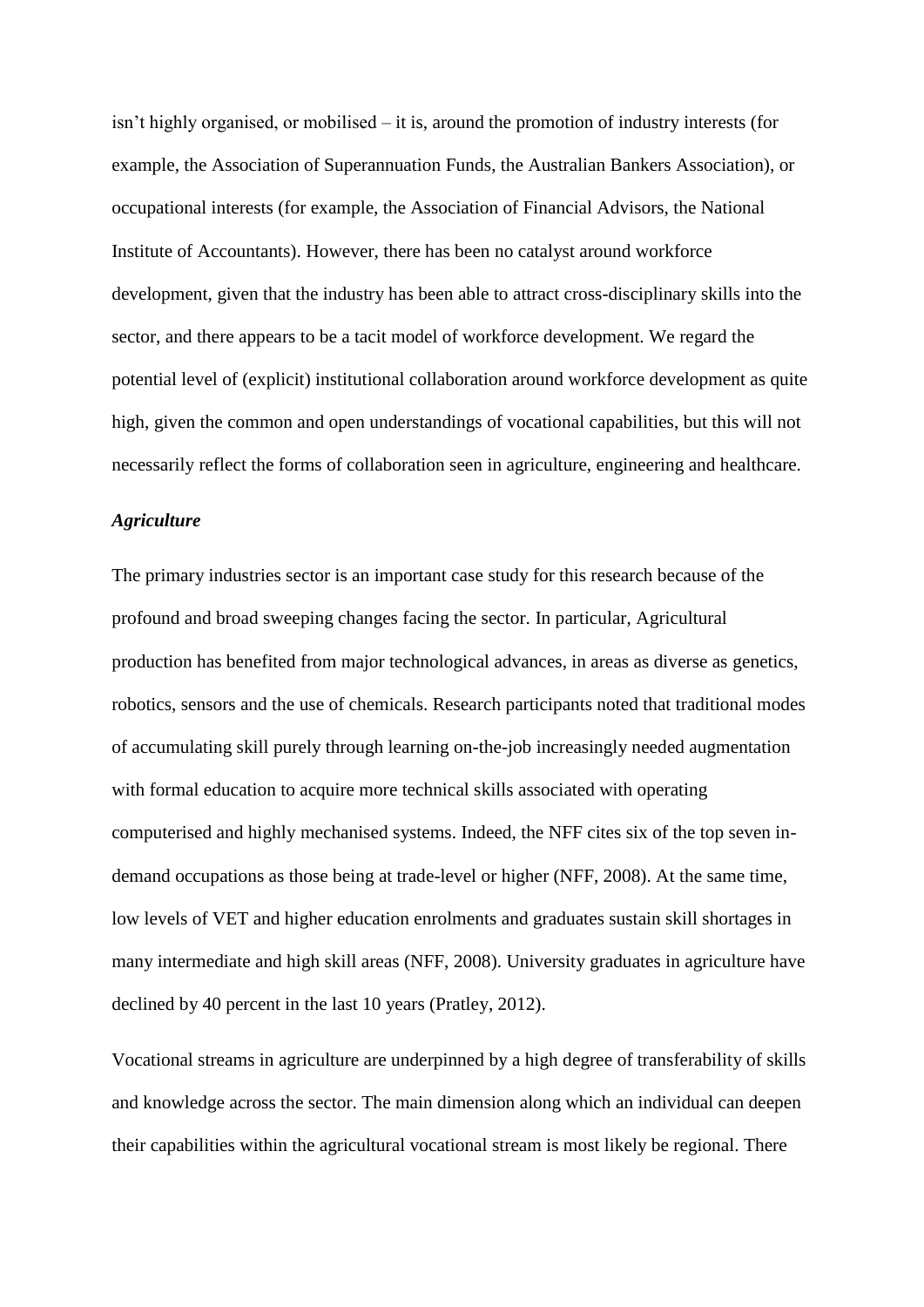are well recognised commonalities in cross-occupational and even cross-industry knowledge and skills, with linkages facilitated by fluid labour market pathways. Strong levels of stakeholder trust and collaboration exist in recognition of the severity of the crisis and the fragmented nature of the industry, although there lacks a strong employee voice.

Research participants readily identified a vocational body of knowledge and skills supporting many related occupations. This included animal science and husbandry, plant and crop science, production systems ( for example, irrigation and use fertilisers), operation of machinery and technology, sustainable practices ( for example, water, land and carbon management), and agribusiness (for example, financing, marketing and economics). These responses applied to learning within both VET and higher education study, and many of these elements are included in a full course of study. Agribusiness in particular was cited as a strong candidate for facilitating links between VET and higher education. Research participants thus all suggested high levels of transferability of skills exist, both horizontally — for example from on-farm production to professional services (especially for university graduates), across sub-industries as a technician, and vertically into management roles, as well as across industries within a region. The underlying capability was often identified in terms of the knowledge and skills mentioned above.

Perhaps more importantly, a significant level of stakeholder and regional co-operation has taken place and continues to gather momentum. Recognising the regional interdependency of both the agricultural and mining industries, in 2011, the Regional Agricultural and Mining Integrated Training (RAMIT) project, a joint initiative between the MCA, NFF, and mining and agriculture industry skills councils, piloted a cross-sector, entry-level training and workforce development model in two rural locations (Morawa, WA, and Emerald, Queensland). The model is being promoted nationally across other regional communities, with key features of its success including the engagement of industry and community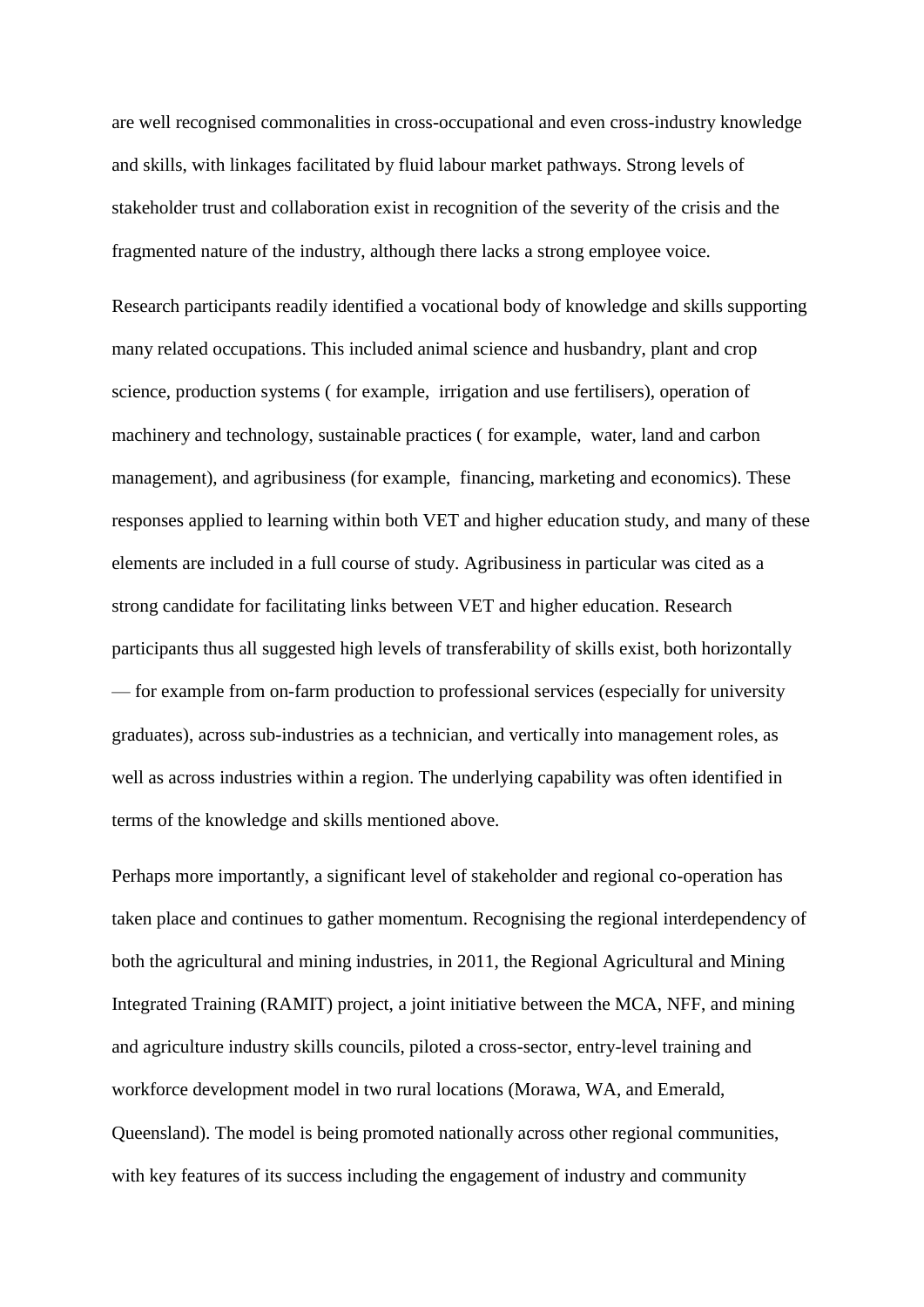representatives, and local champions of the model, with local knowledge and credibility (Skills DMC, 2012). This follows the success of the 'Make it Work' project, a partnership between Agrifood and Narrabri Shire Council in north-western NSW. The project created a sustainable, local labour force by coordinating seasonal labour needs across industries including agriculture, mining, manufacturing, infrastructure management and retail, and providing cross-industry training, resulting in a Certificate III in Rural Operations. The model is being rolled out nationally in four locations between 2012 and 2014, supported by over \$4 million in funding. The comments below from Agrifood Australia explain the importance of such positive momentum across the sector:

"We're a very fragmented industry and to have a whole range of people trying to gain the upper hand as it were is actually not doing anyone any good and I think they've realised that a collaborative approach is where it's going and working together, so I think that's happened... politicians have become sensitised too, and so we now have bi partisan interest and sensitivity to this issue"

#### **Vocational streams: Potential and consequence**

For the purposes of this paper, a distinction is drawn between vocational stream potential and vocational stream consequence, as a way to qualitatively describe how a range of factors can influence the emergence of the vocational streams which ultimately emerge. We first consider the preconditions most likely to underpin a successful vocational stream model of workforce development – vocational stream potential, before considering how (current) realisations of these conditions can characterise outcome scenarios – vocational stream consequence.

A vocational stream is defined as set of occupations linked by common disciplinary knowledge, skills and capabilities, within a broader field of practice. The importance of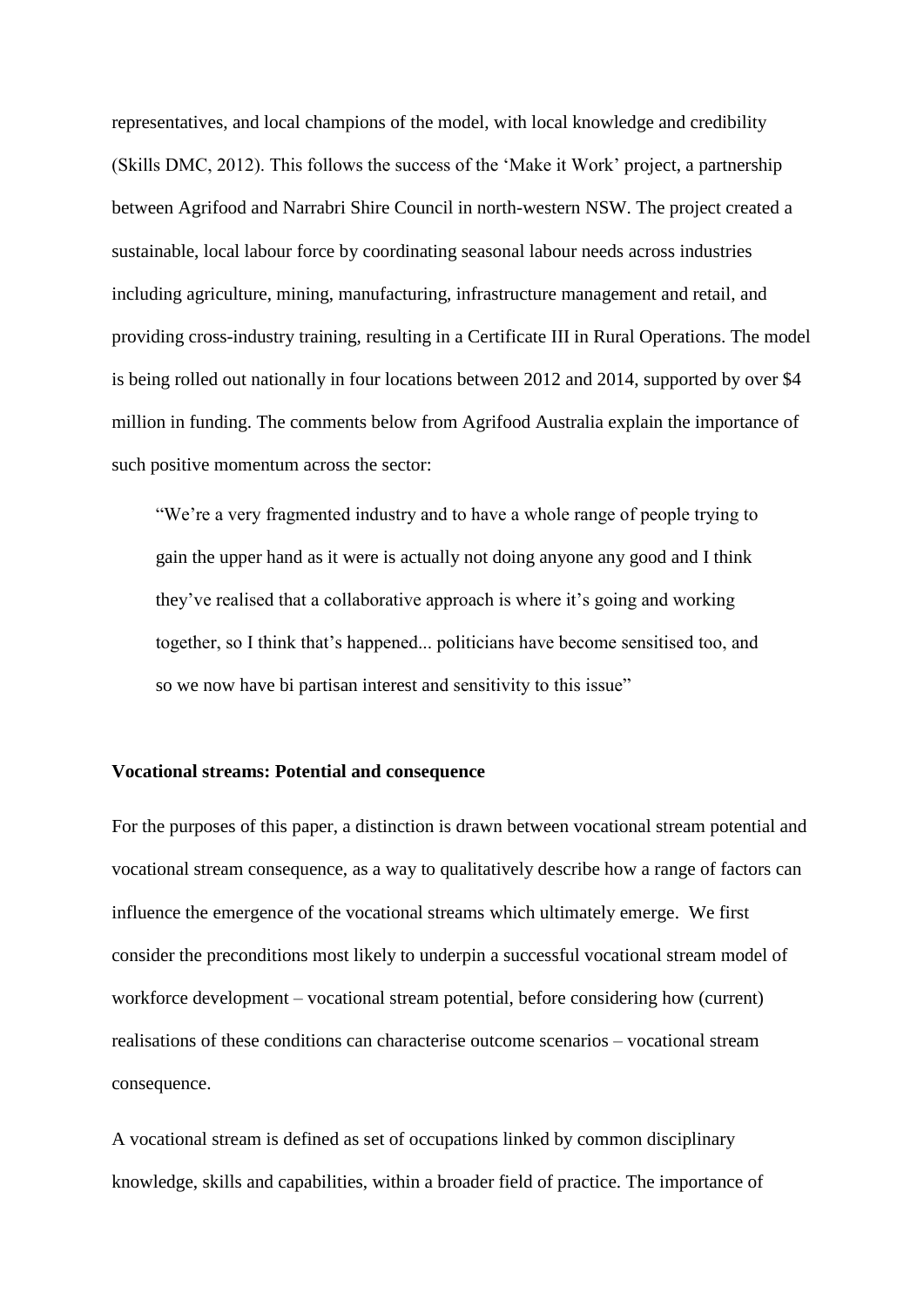establishing links between occupational groups was recognised, to varying degrees, in all case study sectors. These commonalities took on a number of dimensions across the four sectors. In healthcare, health workers share common capabilities both horizontally across traditional occupational boundaries, as well as vertically, into higher levels of responsibility, in areas including nursing and allied health. In financial services, mobility within a broad area of practice took on an organisational dimension. This was characterised by strong recruitment processes, horizontal and vertical career paths, and training within strong internal labour markets. The most dominant theme in the agricultural industries was one of regional capabilities. This has already emerged strongly in areas where commonalities in local skills and knowledge extend across agricultural, local government and mining operations in Emerald, Queensland. In engineering, highly structured education and training paths within both the trades and professions tend to emphasise specialisation relatively early, so there is a greater focus on linking para-professional/technical occupations to the professional engineer.

**Commonalities in capabilities** is one of two enabling conditions for realising greater, and more adaptive, workforce capacity around a vocational stream framework. The second is that of **social partner readiness**, or the potential for institutional commitment and cooperation on workforce challenges. This involves mobilising and consolidating a community of trust around a common objective – dire skills shortages – and involves not only compromise and pursuit of cooperative solutions, but also a commitment of resources. Social partner readiness recognises two key tenets of social capital theory: first that durable forms of social capital must exist (including trustworthiness, networks and institutions), and second that the linkage between social capital and collective action is trust (Ostrom and Ahn, 2003). In each of the four sectors, we observed varying levels of social capital, ranging from tacit networks in financial services, to a complex web of formal and informal institutions in healthcare. The importance of trust too was highlighted across the case studies, ranging from high levels of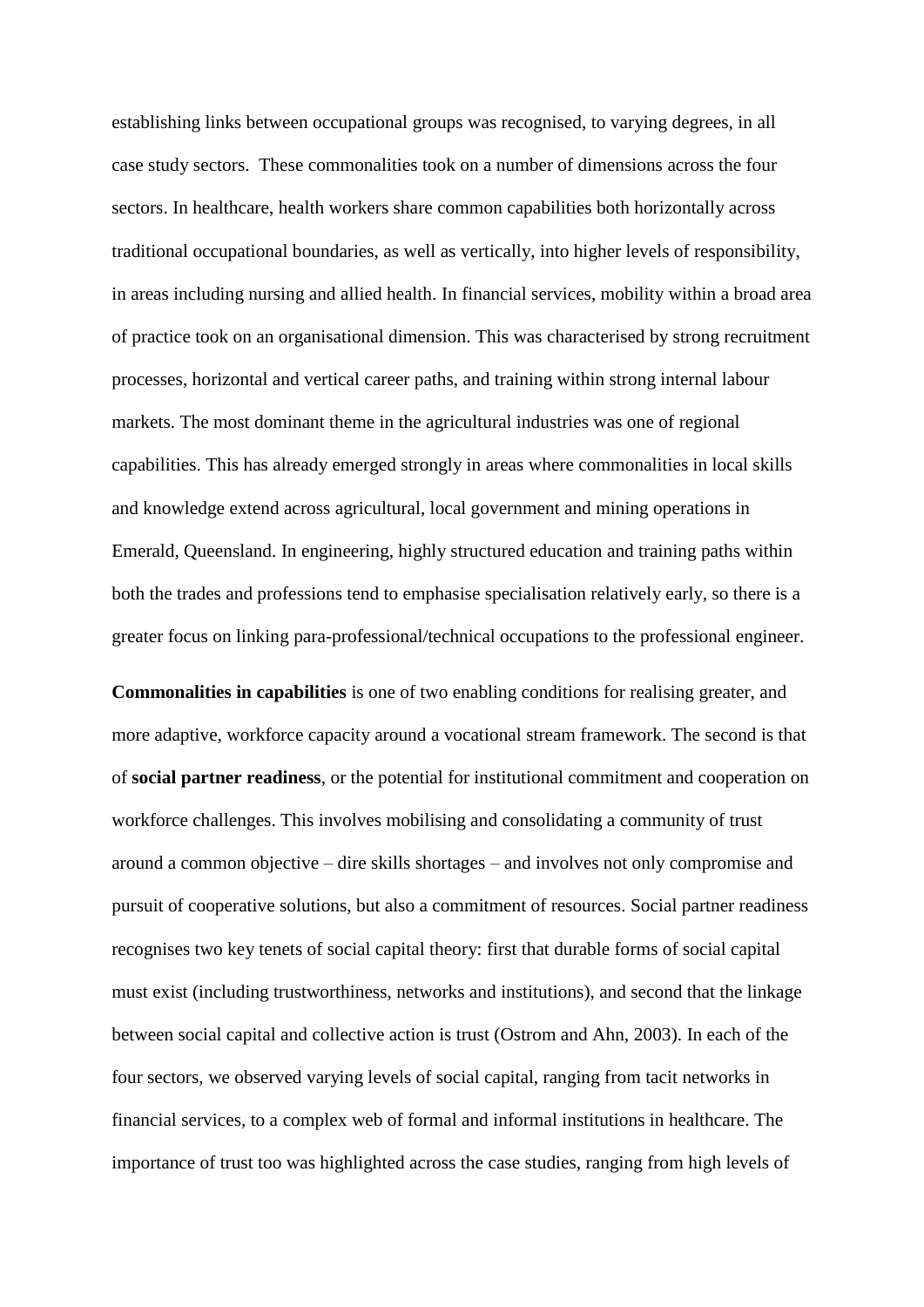contestation in healthcare to forums for debate and consensus among employer, union, and educational groups in engineering and agriculture.

These two preconditions – commonalities in capabilities and social partner readiness – provide the genesis of four models of 'vocational consequence', which characterises potential outcomes depending on how the preconditions are met:

- **Segmentation** is characterised by a lack of commonalities in underpinning knowledge and skill, as in the engineering sector, where specialisation tends to occur early, and there is limited mobility across occupational boundaries. Segmentation is therefore likely to persist despite a cooperative set of social partners.
- **Cross-roads** is defined by a hitherto absence of institutional cooperation, despite recognised commonalities in capabilities between occupations. Two scenarios exist within this model: first, in the healthcare/community services sector, institutional arrangements are characterised by groups which defend entrenched institutional boundaries; second, in financial services, there is an absence of explicit stakeholder engagement around skills issues, with workforce development flourishing implicitly across the sector.
- **Consolidation** is characterised by both recognised commonalities in capabilities linking occupations in a scope of practice, as well as a higher level of social partner readiness as witnessed by greater levels of stakeholder engagement and a commitment or resources, as in agriculture.
- **Fragmentation** is characterised by both weak linkages between occupational capabilities, and weak (or absent) social partners. While none of our case studies exemplified this category, this consequence has been specified for the sake of completeness, and for exploration in future research.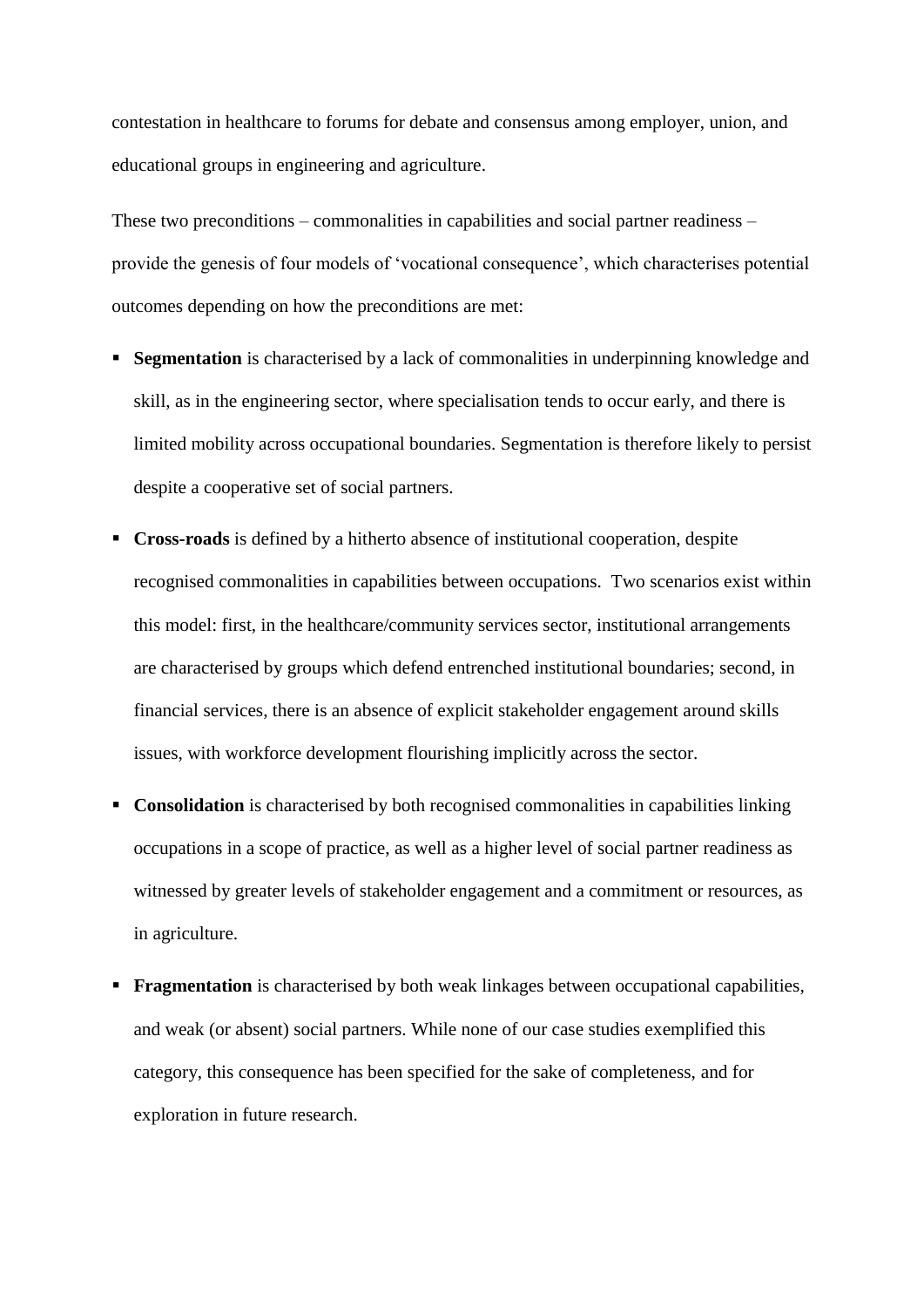Visually, we can present the four sectors against their current preconditions of commonalities in capabilities and social partner readiness, and show the scope for possible future movements, Figure 1. The four quadrants represent the outcome scenarios of fragmentation, segmentation, cross-roads, or consolidation.





# **Conclusions**

All sectors stand to gain, in terms of both workforce utilisation and capacity, as well as improved pathways for students and workers, by fostering both dimensions of vocational potential. We argue that the identification and promotion of both commonalities in capabilities and greater institutional cooperation has the capacity to assist with current severe workforce challenges and also to support a workforce of more adaptable, capable, individuals. In each sector, we identified strong examples of initiatives taken to work towards collaborative solutions, models or ideas which reach across educational, industry and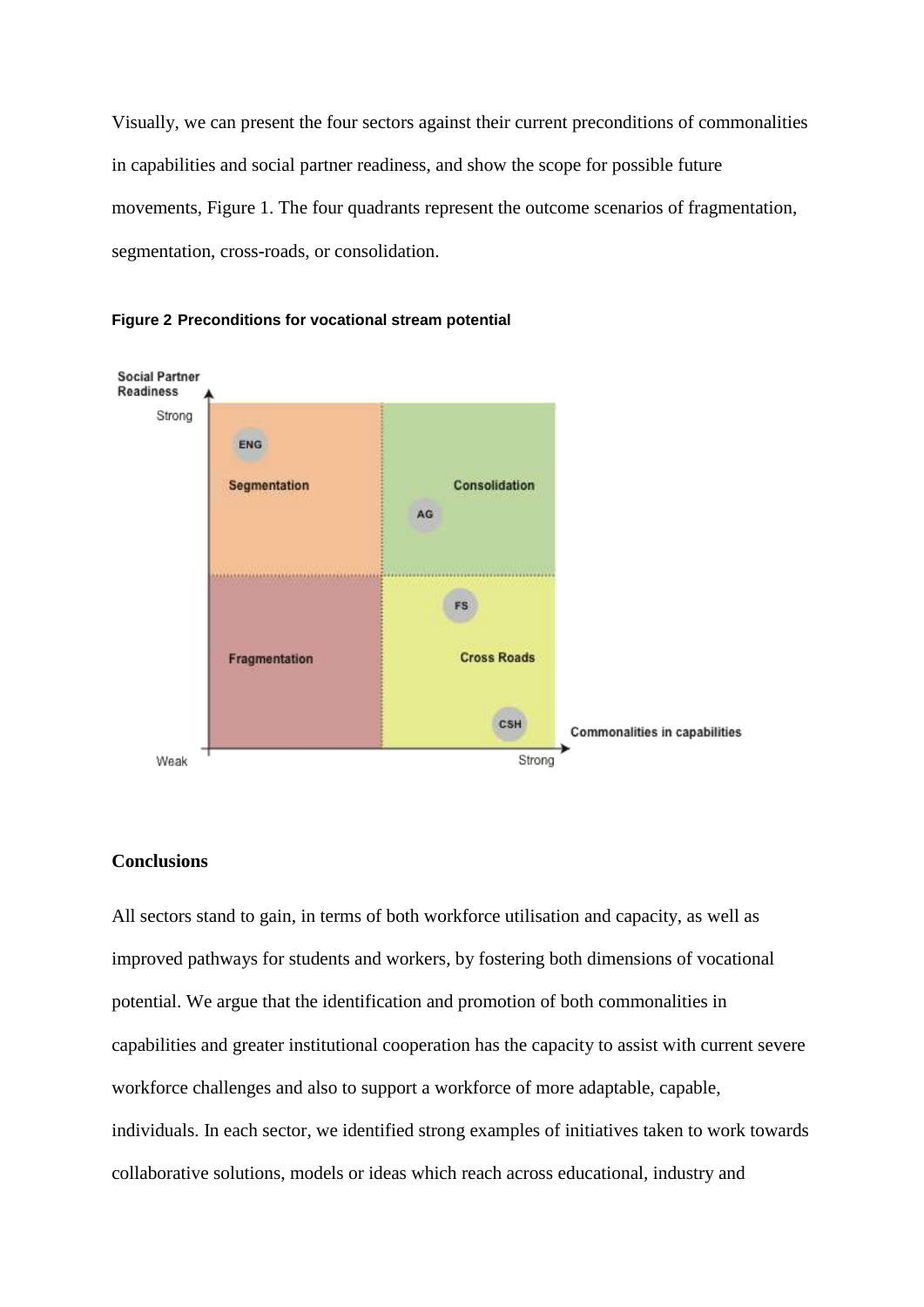government divides to give individuals access to educational and occupational pathways. In the third and final phase of research in 2013, we will endeavour to consolidate the architecture of these models, and explore how their successes could (or could not) be deployed in different settings.

# **Acknowledgements**

This work has been produced by NCVER under the National Vocational Education and Training Research (NVETR) Program, which is coordinated and managed by NCVER on behalf of the Australian Government and state and territory governments. Funding is provided through the Department of Industry, Innovation, Science, Research and Tertiary Education. The NVETR Program is based on priorities approved by ministers with responsibility for vocational education and training. This research aims to improve policy and practice in the VET sector. For further information about the program go to the NCVER website <http://www.ncver.edu.au>. The author/project team was funded to undertake this research via a grant under the NVETR Program. These grants are awarded to organisations through a competitive process, in which NCVER does not participate.